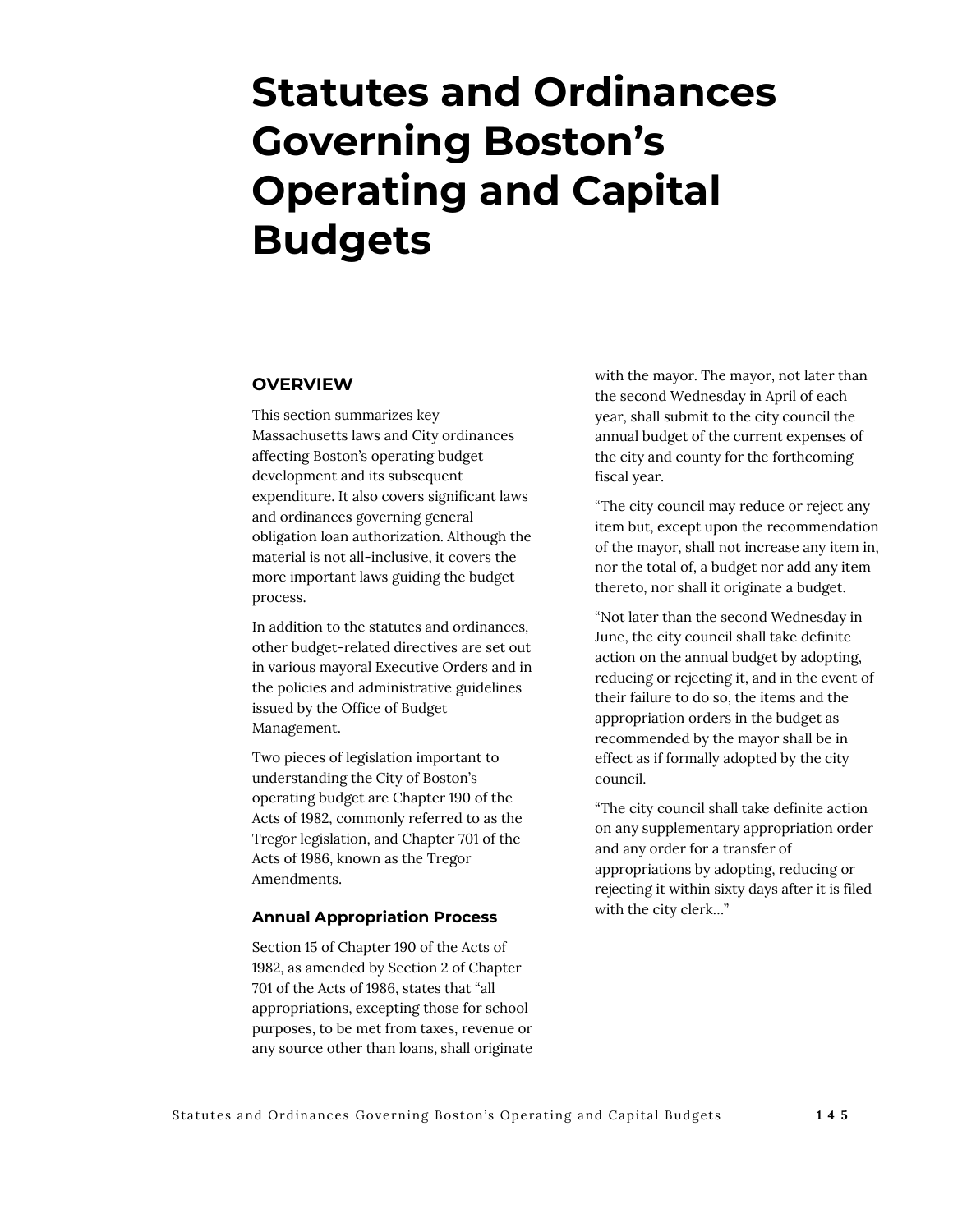## **School Department Budget Process**

Section 6 of Chapter 70 of the Massachusetts General Laws states that "in addition to amounts appropriated for longterm debt service, school lunches, adult education, student transportation, and tuition revenue, each municipality in the commonwealth shall annually appropriate for the support of public schools in the municipality and in any regional school district to which the municipality belongs an amount equal to not less than the sum of the minimum required local contribution, federal impact aid, and all state school aid and grants for education but not including equity aid, for the fiscal year...the commissioner (of the Department of Elementary and Secondary Education) shall estimate and report such amounts to each municipality and regional school district as early as possible, but no later than March first for the following fiscal year…".

Section 2 of Chapter 224 of the Acts of 1936, as amended by Chapter 613 of the Acts of 1987, further states that "(a) ….In acting on appropriations for educational costs, the city council shall vote on the total amount of the appropriations requested by the mayor, but neither the mayor nor the city council shall allocate appropriations among accounts or place any restriction on such appropriations. The appropriation of said city shall establish the total appropriation for the support of the public schools, but may not limit the authority of the school committee to determine expenditures within the total appropriation; provided, however, that if the city auditor determines that school department expenditures in any fiscal year are projected to be in excess of total budgeted expenditures for that fiscal year, as supported by appropriation and other available funding, then the school committee shall not reallocate or transfer funds from any item in the budget for that fiscal year to fund any such projected additional expenditures.

## **Key Budget Dates/Requirements**

| <b>Action Required</b>                                                                                   | <b>City Charter</b><br>(FY20 Budget)                                          |
|----------------------------------------------------------------------------------------------------------|-------------------------------------------------------------------------------|
| Departments proposed budgets to Office                                                                   | No Requirement                                                                |
| of Budget Management                                                                                     | (1/14/2019)                                                                   |
| School Superintendent's proposed budget<br>to School Committee on or before 1st<br>Wednesday in February | Ch. 613 Acts of 1987<br>(2/6/2019)                                            |
| Meetings with Departments to discuss                                                                     | No Requirement                                                                |
| funding, policy, and performance                                                                         | (January - March)                                                             |
| School Committee action taken on budget                                                                  | Ch. 613 Acts of 1987                                                          |
| on or before 4th Wednesday in March                                                                      | (3/27/2019)                                                                   |
| Mayor's budget submitted to City Council<br>on or before 2nd Wednesday in April                          | Ch. 190 Acts of 1982,<br>as amended by Ch. 701<br>Acts of 1986<br>(4/10/2019) |
| Public Hearings held prior to budget                                                                     | No Requirement                                                                |
| adoption                                                                                                 | (April-June)                                                                  |
| City Council action on budget on or<br>before 2nd Wednesday in June                                      | Ch. 190 Acts of 1982,<br>as amended by Ch. 701<br>Acts of 1986<br>(6/12/2019) |
| Mayor's approval of FY20 budget adopted                                                                  | No Requirement                                                                |
| by City Council on or before July 1, 2019                                                                | (6/26/2019)                                                                   |

"(b) After the fourth Wednesday of March of any fiscal year, the school committee shall not initiate or authorize any new or additional programs or categories of expenditures requiring additional unbudgeted expenditures unless such programs or categories have been incorporated or fully funded in the budget for the subsequent fiscal year. If such programs or categories have not been incorporated and fully funded in the budget for the subsequent fiscal year, they shall not be initiated or authorized until the school committee shall have amended its budget submission for the subsequent fiscal year to reduce or eliminate other costs, programs or categories in amounts equal to the projected annualized costs of the new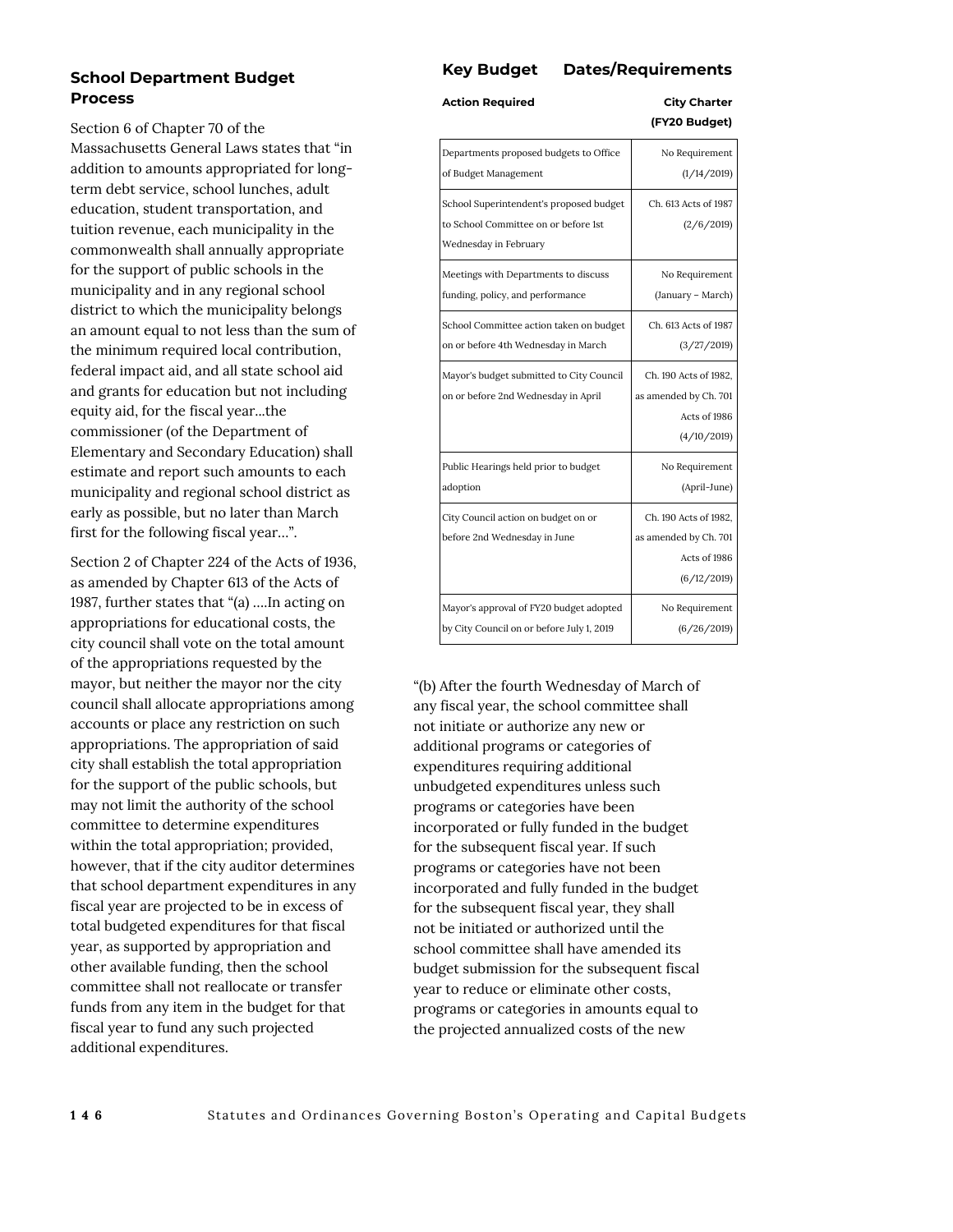or additional programs or categories of expenditures.

"(c) The superintendent of schools shall prepare and submit to the school committee, the city auditor and the city office of budget and program evaluation (d/b/a Office of Budget Management), a monthly budget update report which shall detail and itemize year-to-date and projected school department expenditures and budget transfers…".

#### **School Department Financial Affairs**

Section 1B of Chapter 231 of the Acts of 1906, as amended by Chapter 613 of the Acts of 1987, notes that "(a) the school committee may delegate, in whole or in part, to the superintendent of schools the authority to approve for the school department the acceptance and expenditure of grants or gifts of funds from the federal government, charitable foundations, private corporations, individuals, or from the commonwealth, its counties, municipalities or an agency thereof, the provisions of Section 53A of Chapter 44 of the General Laws notwithstanding.

"(b) The superintendent of schools shall provide to the school committee, the city auditor and the office of budget and program evaluation (d/b/a Office of Budget Management) of the City of Boston a report, detailing the source, purpose and balance on hand of all funds received or expended pursuant to subsection (a), quarterly."

Section 2 of Chapter 231 of the Acts of 1906, as amended by Chapter 613 of the Acts of 1987, states that "subject to appropriations therefore, the superintendent of schools shall have the exclusive authority to make on behalf of the school committee contracts, or amendments to contracts, for the purchase or rental of equipment, materials, goods or supplies, leases of

property, alterations and repairs of school property, and for professional or other services, with the exception of collective bargaining agreements and contracts for the transportation of students. All school department contracts or amendments to contracts shall otherwise conform to the requirements of the city charter of the city of Boston.

"(b) With respect to all contracts, agreements or amendments thereto made or entered into by the school department, the superintendent shall be responsible for establishing procedures for auditing and monitoring the compliance of the parties with the terms and obligations of such contracts, agreements or amendments thereto."

#### **Reserve Fund**

Section 7 of Chapter 701 of the Acts of 1986, requires the creation of an operating budget Reserve Fund to deal with "extraordinary and unforeseen expenditures." This section requires that "prior to the date when the tax rate for a fiscal year is fixed, [the City must] include in the appropriations for such a fiscal year as a segregated reserve fund a sum not less than 2 1/2 percent of the preceding year's appropriations for city and county departments, excepting the school department.

"The mayor, with the approval of the city council, may make direct drafts or transfers against such fund before the close of the fiscal year, provided that no such drafts or transfers be made before June first in any fiscal year.

"Each transfer recommended by the mayor to the city council shall be accompanied by written documentation detailing the amount of such transfers and an explanation of the reason for the transfer..."

Prior to fiscal year 2018 the school department was required to establish a segregated reserve fund of not less than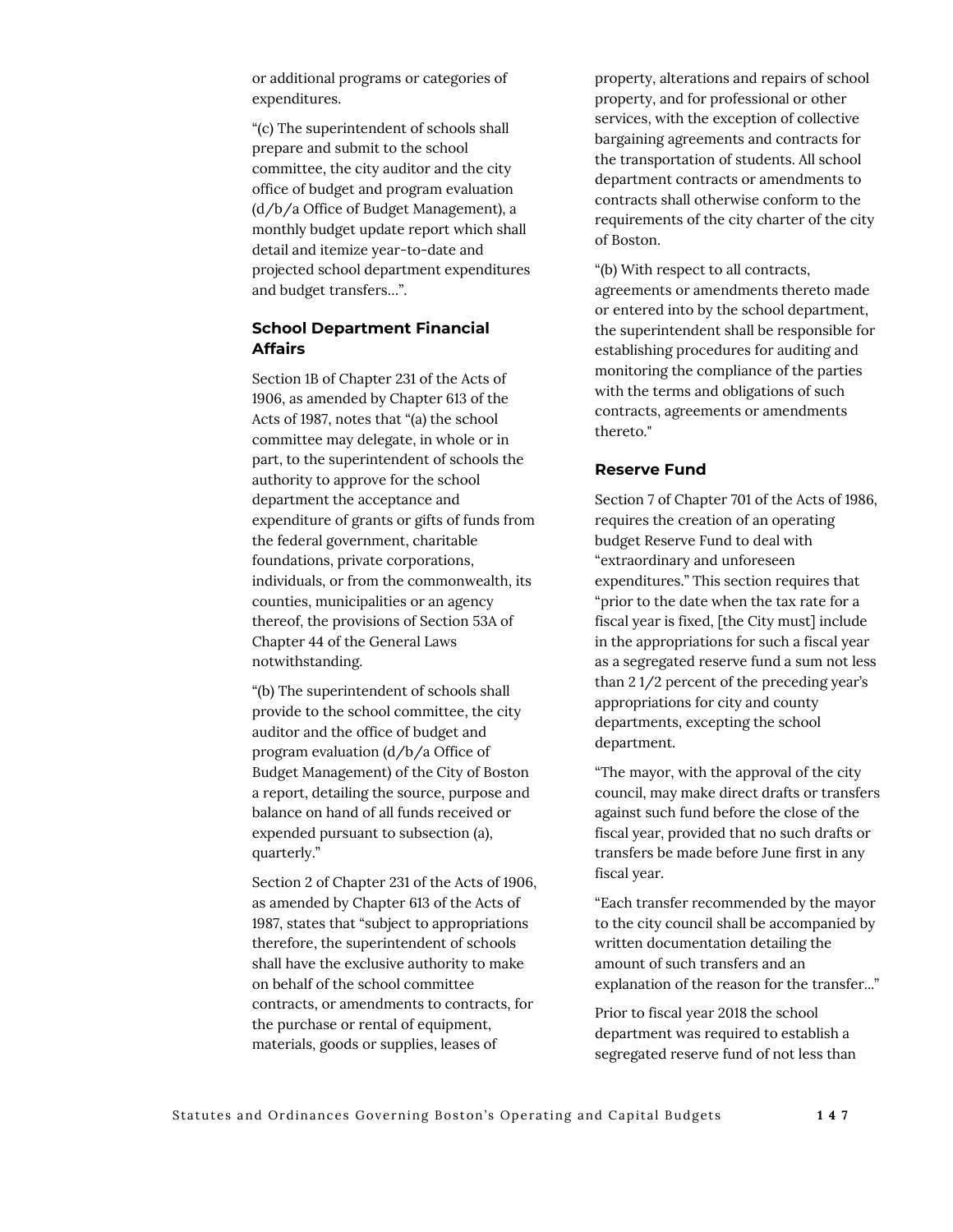two and one-half percent of the current fiscal year's school department appropriation, but Chapter 166 of the Acts of 2016 eliminated the requirement going forward.

# **Budget Allotment Process and Reallocations**

Section 18 of Chapter 190 of the Acts of 1982, as amended by Sections 8 and 9 of Chapter 701 of the Acts of 1986, requires that "on or before August first of each year, or within ten days of the annual appropriation order for such fiscal year, whichever shall occur later, the city or county officials in charge of departments or agencies, including. the school department, shall submit to the city auditor, with a copy to the city clerk...an allotment schedule of the appropriations of all personnel categories included in said budget, indicating the amounts to be expended by the department or agency for such purposes during each of the fiscal quarters of said fiscal year."

The school department's allotment may not be greater than 20 percent for the first quarter and 30 percent in each of the remaining three quarters. Allotments for city and county agencies may not exceed 30 percent for first or second quarters or be less than 21 percent for the third and fourth quarters.

In addition, "whenever the city auditor determines that any department or agency, including the school department, will exhaust or has exhausted its quarterly allotment and any amounts unexpended in previous quarters, he shall give notice in writing to such effect to the department head, the mayor and the city clerk, who shall transmit the same to city council.

"The mayor, within seven days after receiving such notice, shall determine whether to waive or enforce such allotment. If the allotment is waived or not enforced the department or agency head

shall reduce the subsequent quarter's allotments appropriately and the director of administrative services, within seven days, shall state in writing to the city council and the city clerk what reductions in each subsequent quarter's allotment will be taken or what reallocations or transfers will be made to support the spending level in each subsequent quarter's allotment. If the allotment for such quarter is enforced and not waived, thereafter the department shall terminate all personnel expenses for the remainder of such quarter.

No personal expenses earned or accrued, within any department, shall be charged to or paid from such department's or agency's allotment of a subsequent quarter without approval by the mayor, except for subsequently determined retroactive compensation adjustments.

"Approval of a payroll for payment of wages, or salaries or other personnel expenses which would result in an expenditure in excess of the allotment shall be a violation by the department or agency head.

"To insure that the overall city and county spending program remains in balance, the mayor may reallocate no more than three million dollars of non-personnel appropriations other than school appropriations during a fiscal year to other departmental purposes provided that in no department from which appropriations have been reallocated in accordance with this section shall any transfers be made from personal services to non-personal services, except with the approval of a twothirds vote of city council, if such transfer would require the layoff of departmental personnel, who have been permanently appointed to a position in the department.

"No reallocation may be made under this section after April fifteenth in any fiscal year.

"A list of each reallocation made by the mayor shall be transmitted to the city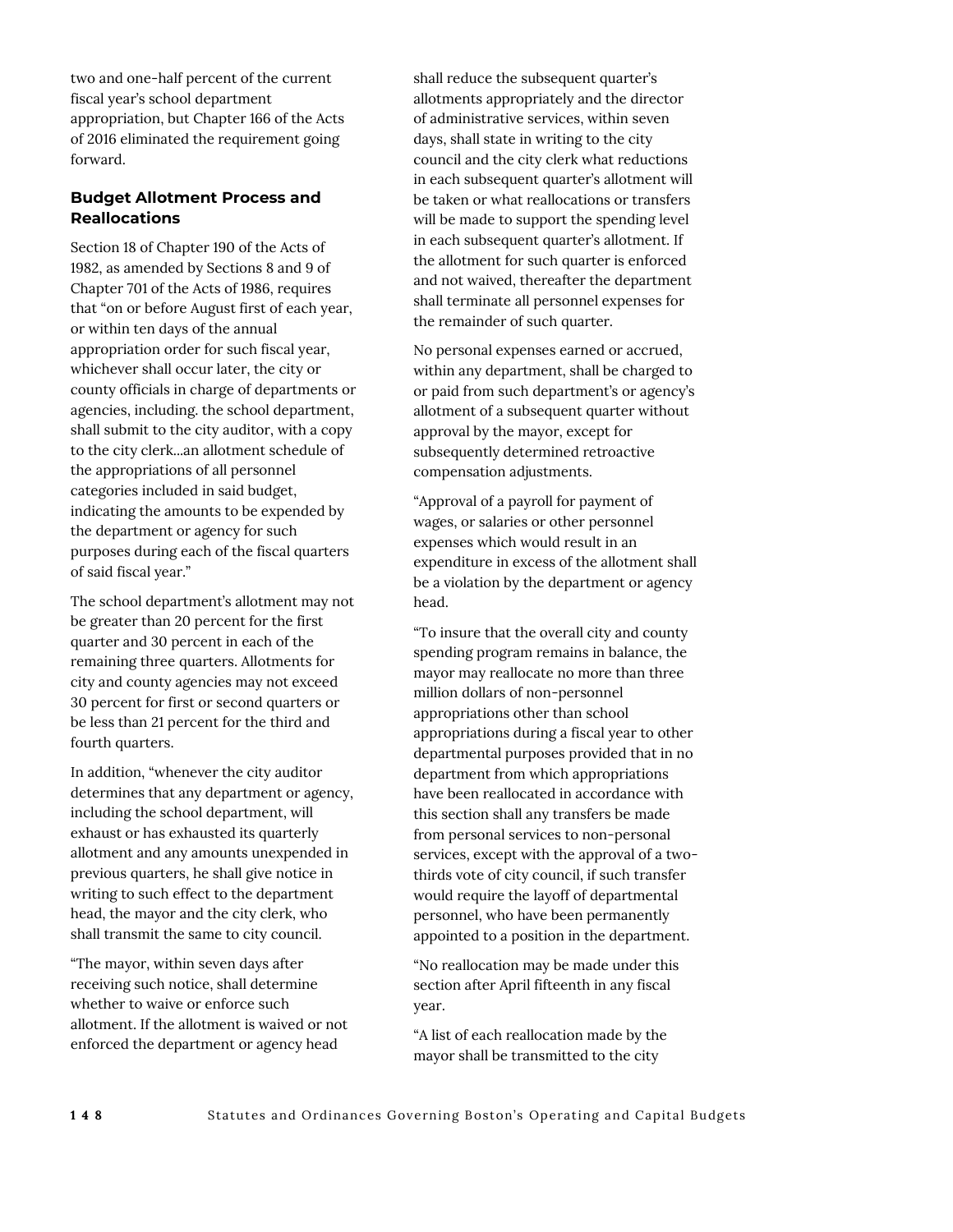council and the city clerk by the city auditor by April thirtieth in any fiscal year. In each case, the report shall state the accounts from which the transferred funds were taken and the accounts to which the funds were reallocated, and the reasons therefore."

#### **Transfer of Appropriations**

Section 23 of Chapter 190 of the Acts of 1982, as amended by Section 3 of Chapter 701 of the Acts of 1986, states that "after an appropriation of money has been made...no transfer of any part of the money thus appropriated, between such department or office and another department or office, shall be made, except in accordance with and after the written recommendation of the mayor to the city council, approved by a vote of two-thirds of all the members of the city council, provided that the city auditor, with the approval in each instance of the mayor, may make transfers, other than for personal services, from any item to any other item within the appropriations for a department, division of a department or county office.

"After the close of the fiscal year, the city auditor may, with the approval of the mayor in each instance, apply any income, taxes and funds not disposed of and make transfers from any appropriation to any other appropriation for the purpose only of closing the accounts of such fiscal year, provided further that the city auditor within seventy days after the close of the fiscal year, shall transmit to city council and the city clerk a report listing what income, taxes, or funds were applied and what transfers were made and the reasons therefore."

#### **Penalty for Overspending Budget**

Section 17 of Chapter 190 of the Acts of 1982 (Tregor) states that "no official of the city or county except in the case of extreme emergency involving the health and safety of the people or their property, shall

expend intentionally in any fiscal year any sum in excess of the appropriations duly made in accordance with law, nor involve the city in any contract for the future payment of money in excess of such appropriations...

"Any official who violates the provisions of this section shall be personally liable to the city for any amounts expended intentionally in excess of an appropriation to the extent the city does not recover such amounts from the person to whom paid..."

#### **Appropriation Restrictions**

Section 10 of Chapter 701 of the Acts of 1986, requires that "the mayor and city council shall appropriate for the hospitalization and insurance account an amount not less than the average of the past three years actual expenditures from those accounts. The city auditor shall certify, in writing to the board of assessors that adequate funds are provided in the operating budget for existing collective bargaining contracts..."

Restrictions on the Use of Proceeds from the Disposition Of Surplus Property - Section 24 of Chapter 190 of the Acts of 1982, as amended by Section 4 of Chapter 701 of the Acts of 1986, requires that "proceeds from the disposition of any surplus property shall be deposited in a separate fund which shall be known as the Surplus Property Disposition Fund, and shall be used only as follows: (1) the amount equivalent to the debt incurred, and interest paid or payable thereon, as a result of the acquisition or improvement from time to time of the property shall be used only for purposes for which the city is authorized to incur debt for a period of ten years or more and (2) all proceeds in excess of such amount shall be credited to the capital fund of the city unless the city council by a majority vote determines with the approval of the mayor to credit such proceeds to the general fund of the city."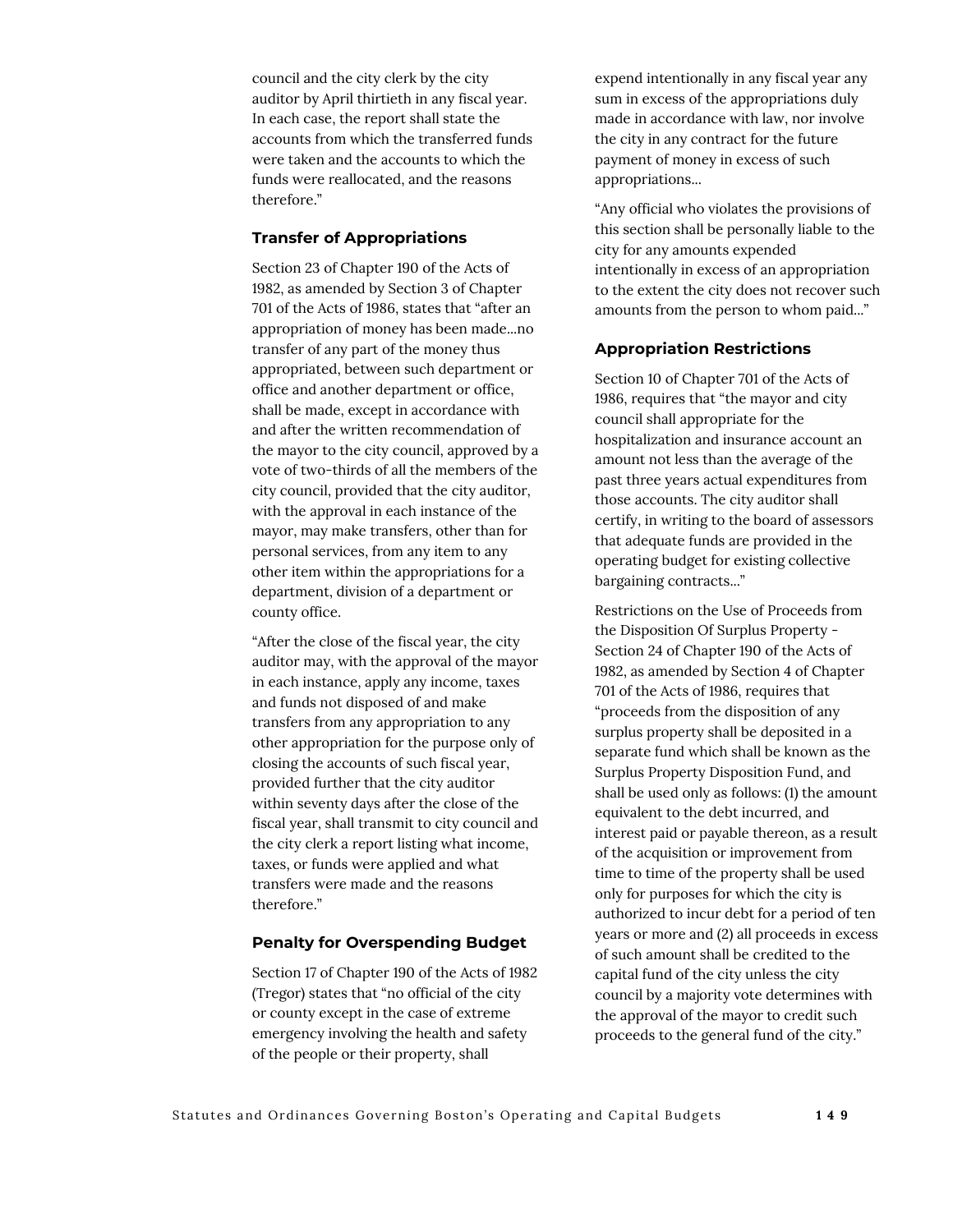# **Duties of Supervisor of Budgets**

City of Boston Code Ordinance 5, section 5 states that "the supervisor of budgets shall, under the direction of the mayor and in consultation with the director of administrative services, prepare in segregated form the annual and all supplementary budgets and shall report to the mayor on all subsequent revisions of the items in any budget.

"The supervisor of budgets shall also prepare all transfer orders.

"The supervisor of budgets shall further prepare the form of estimate sheets to be used by each officer, board and department, and each division of a department for which the city appropriates money, and the form of monthly report of such officer, board and department, and each division thereof, showing expenditures to date of all appropriations by item.

"The supervisor of budgets shall, in addition, have the powers and perform the duties conferred or imposed on the budget commissioner by any statute other than Section 56 of Chapter 35 of the General Laws."

#### **Convention Center Legislation**

Chapter 152 of the Acts of 1997, the Convention Center Legislation, authorized the development and construction of a convention center in Boston.

Under this legislation and through the joint efforts of the Boston Redevelopment Authority (BRA) d/b/a Boston Planning and Development Agency) and Massachusetts Convention Center Authority (MCCA), the new Boston Convention and Exhibition Center (BCEC) has been developed and constructed on a 60-acre site in South Boston. The facility, which opened in June 2004, includes 516,000 square feet of contiguous exhibition space, has made Boston a major competitor for larger

international and national convention and exhibition business.

The City's share of the BCEC development expense was \$181 million for site acquisition and preparation. (The Commonwealth paid for all of construction, and for a small portion of site acquisition and preparation.) The city's BCEC expense was financed by means of dedicated revenue sources. On April 1, 2011, the city's BCEC related longterm debt was restructured. The remaining principal for the prior bonds was paid down by a combination of available cash in the convention center fund and new general obligation debt at a lower interest rate. The impact on annual debt service is significant: an annual savings of approximately \$5 million per year through FY27.

# **Contracting Procedures**

Chapter 196 of the Acts of 2011, as amended, brought the City's bid requirements in line with Chapter 30B of the General Laws. It requires that documents are in writing and have approval of the mayor. Following passage of Chapter 218 of the Acts of 2016, An Act Modernizing Finance and Government, current procurement thresholds for goods and services were increased. The City has elected to implement the increase to its current Chapter 30B threshold requirement for competitive sealed bidding and competitive sealed proposals from \$35 thousand to \$50 thousand in FY17.

# **Pension Funding COLAs**

The annual Cost of Living Adjustment (COLA) pension increase for retirees is set each year at the Consumer Price Index (CPI) or an amount up to, but not greater than 3% on the first \$14,000 also known as the COLA base of a retiree's annual payment

To aid municipalities dealing with property tax reduction due to Proposition 2 ½ in the early 1980s, the state began assuming the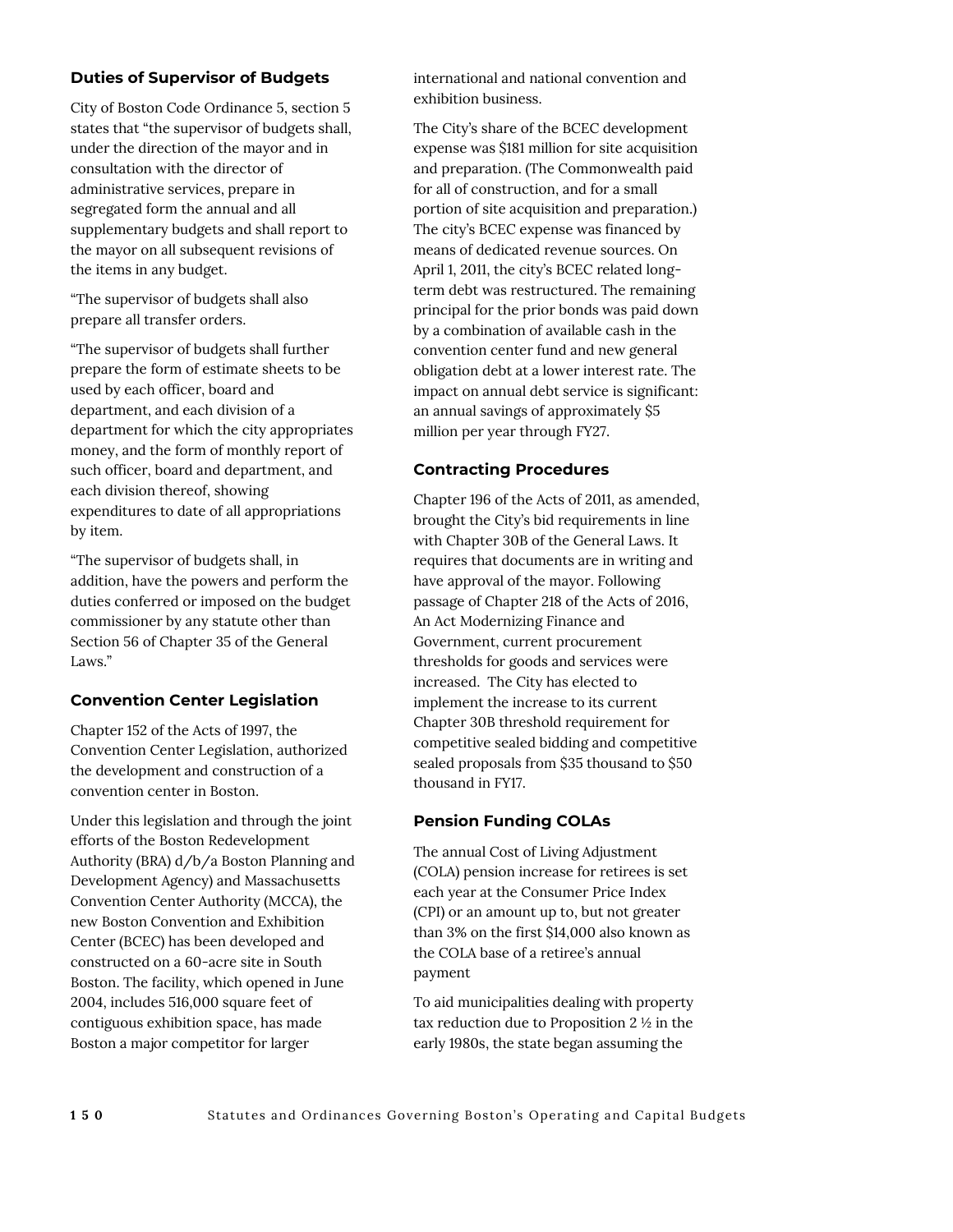cost for local pension COLAs starting in 1981. However, during the FY97 state budget process, the state decided it would not fund local pension COLAs in future years. Local systems, including the Boston Retirement System, have had to pay for retiree COLAs since FY99. The state, however, still remains obligated to pay for outstanding pension costs related to local pension COLAs granted between FY81 and FY97 for former employees that retired prior to July 1, 1998. The number of these retirees with older COLA increases along with the state's funding obligation will diminish over time.

#### **Boston Public Health Act of 1995**

.

The Boston Public Health Act of 1995 (Chapter 147) established a new, comprehensive health care system to meet the challenges of a rapidly changing health care environment. Chapter 147 abolished the Department of Health & Hospitals and established the Boston Public Health Commission (BPHC) in its place. With City Council approval, the legislation allowed the City to merge or consolidate the operations and assets of the hospitals with the Boston University Medical Center Hospital.

The law requires the City to set the budget equal to the amount, if any, by which the projected expenditures exceed revenues, the net cost of public health services. If there is a net cost of public health services, the budget is subject to mayoral review and approval. The mayor may approve or reject and return the budget to the BPHC. If the budget is accepted, the mayor shall include the net cost of public services in the City's annual budget and may submit supplementary appropriations as needed. The BPHC must adopt its budget no later than the second Wednesday in June.

#### **An Act Transferring the Sheriffs of 2009**

Although Suffolk County remains as a legal entity in state law the passage of Chapter 61 of the Acts of 2009, "An Act Transferring Sheriffs to the Commonwealth", as amended by Chapter 102 of the Acts of 2009, "An Act Relative to Sheriffs", and again amended by section 39 of Chapter 166 of the Acts of 2009, "An Act Establishing Fiscal Stability Measures for Fiscal Year 2010", completes the transfer of the offices and functions of Suffolk County to the Commonwealth.

Chapter 61 transfers the offices, responsibilities and duties of Barnstable, Bristol, Dukes, Nantucket, Norfolk, Plymouth and Suffolk County sheriffs to the Commonwealth. These were the remaining sheriffs not yet transferred previously to the Commonwealth. The Act includes provisions for transfer of county employees, properties, disposition of current lawsuits and reallocation of the Deeds Excise Tax. It provides that retired employees shall remain members of the county retirement system and in the case of Suffolk County the Boston Retirement System, and the City of Boston shall be assessed by the State for the remainder of the amortization of the unfunded portion of this liability. In accordance with the BRS January 1, 2010 valuation, that annual amount shall be \$3.875M for the years through FY 2025. Active employees have been transferred to the state retirement system along with their annuity saving funds. Their pension liability is now a liability of the state retirement system.

### **An Act Related to the Funding of Boston Teacher's Pensions**

Chapter 112 of the Acts of 2010 provides for a change to the funding mechanism for Boston Teacher's Pensions. Sections 7 through 18, 48 and 50 adjust sections of Chapter 32 with regard to the City of Boston's role in the funding and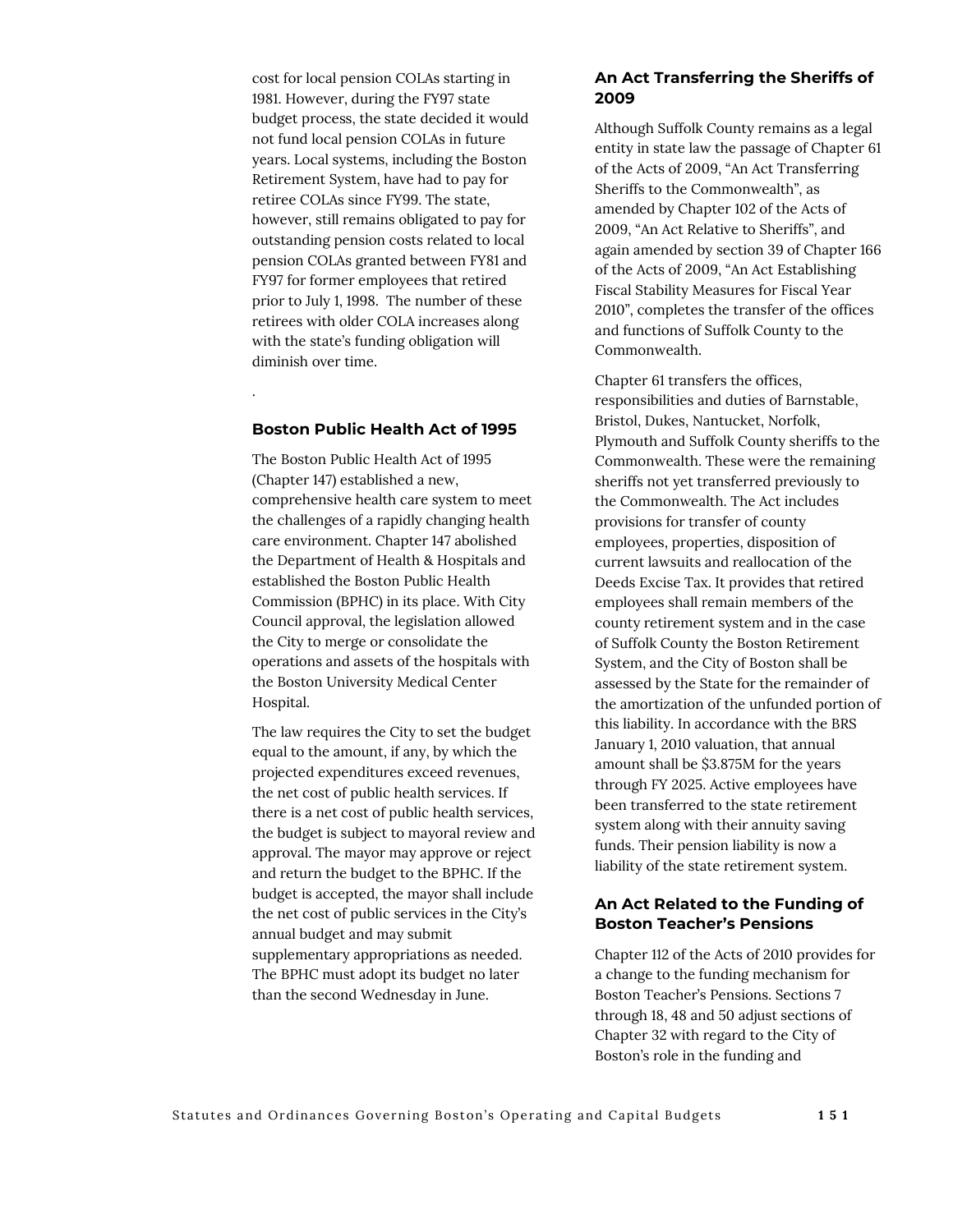reimbursement by the Commonwealth of Teacher's Pension liability. Those sections of Chapter 112 remove the City as a "middleman" and establish a relationship directly between the Commonwealth and the Boston Retirement System(BRS) Board for the financing of Boston teacher pensions. Consequently, the City will no longer show a revenue reimbursement for this item, and its annual pension funding cost will be significantly downsized. Meanwhile, Boston teacher's pension assets are to be managed by the state. However, the administration of Boston teachers' contributions and pension payments, as well as their membership, will remain with the BRS.

# **Local Option Meals Tax of 2009**

In August 2009, effective October 1, 2009, the City adopted a local option offered under sections 60 and 156 of Chapter 27 of the Acts of 2009 to accept the provisions of Massachusetts General Laws Chapter 64L section 2(a) which allows municipalities to increase the excise tax on meals sold locally by .75% in addition to the state excise tax of 6.25% on the same purchase. The revenue generated by the .75% local tax and collected by the state Department of Revenue is returned to the municipality of sale origin.

## **An Act Relative to Municipal Health Insurance**

Governor Patrick signed Chapter 69, An Act Relative to Municipal Health Insurance, on July 12, 2011. The Act allows cities and towns to either make health insurance plan design changes or transfer into the State's Group Insurance Commission (GIC). The Act lays out between a municipality and public employee committee strict notice, negotiations, and plan saving requirements. Chapter 69 allows cities and towns to include changes to copayments, deductibles, tiered provider network copayments, and other cost-sharing

features up to the dollar amounts of those same or similar features in the most enrolled GIC plan for their proposed plan design changes. It also allows cities and towns to transfer to the GIC if savings for the first year is 5% or more than those achievable under planned design. The Act is clear it is not a vehicle for contribution ratio changes. The Act also requires that all eligible retirees be enrolled in a Medicare health plan.

## **Municipal Modernization Act**

Chapter 218 of the Acts of 2016, An Act Modernizing Finance and Government, was approved on August 9, 2016, building upon previous acts that increased flexibility for municipalities. The Act eliminates and updates obsolete laws, promotes local independence where possible, and provides municipalities greater flexibility to do their day-to-day jobs.

Since the enactment of the Municipal Modernization Act, Boston has moved forward on several reforms. The City established a default speed limit of 25 miles per hour, enacted an ordinance that will authorize its revolving funds, increased the residential property tax exemption to 35%, the maximum rate established under the Act (in concert with the provisions of Chapter 326 of the Acts of 2016), and increased the current goods and services procurement thresholds under Chapter 30B. In 2017, the City implemented a single overlay reserve. In addition, the Act streamlined and consolidated the clauses in Chapter 44 Section 7 and Section 8 that detail the purposes for which municipalities may borrow.

#### **Departmental Revolving Funds**

In accordance with amendments made to the statute governing revolving funds in the 2016 Municipal Modernization Act the City in 2017 authorized and established departmental revolving funds for use by City departments, boards, committees,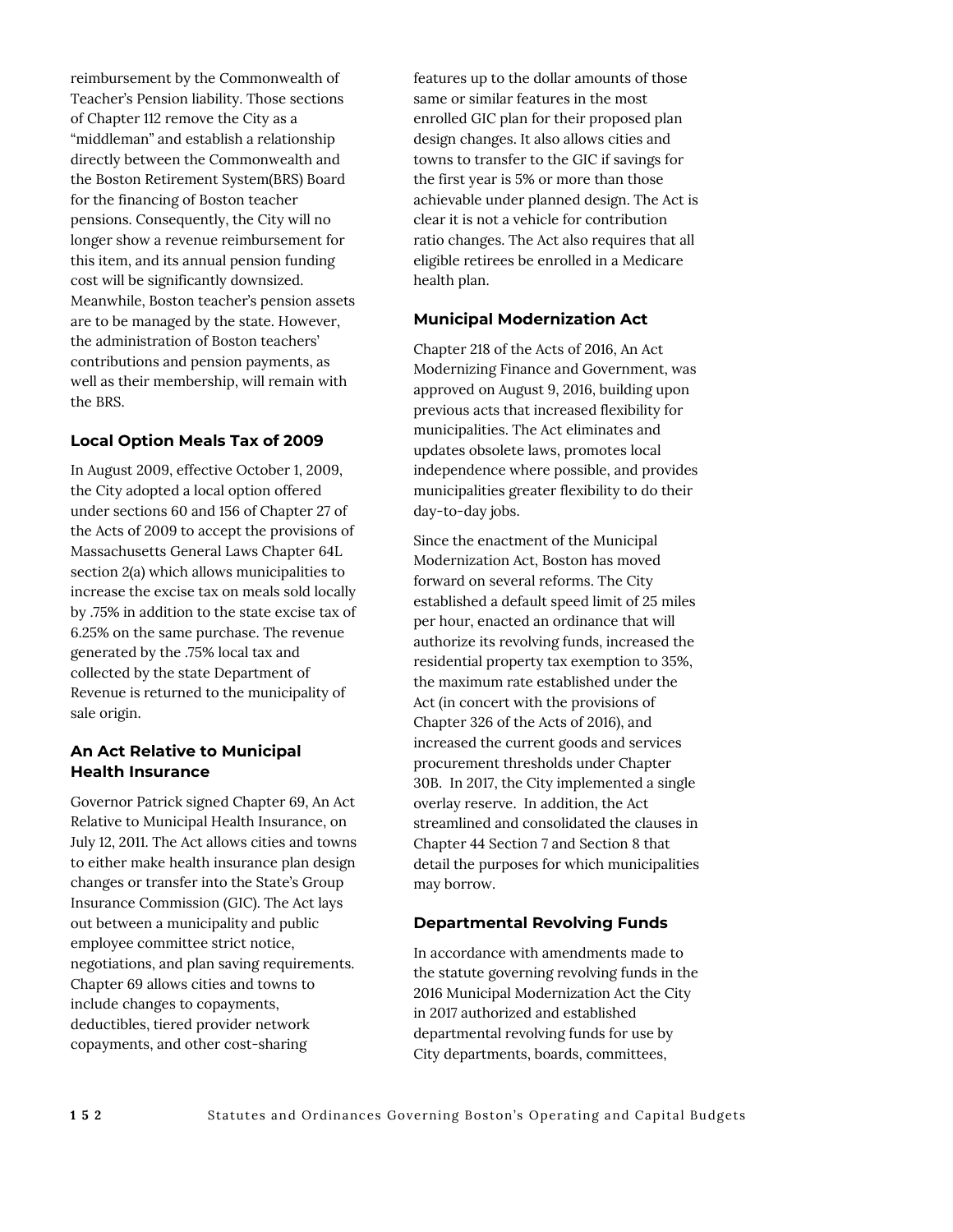agencies or officers in connection with the operation of programs or activities that generate fees, charges or other receipts to support all or some of the expenses of these programs or activities. No appropriation is required to expend money from a fund but City Council approval is required to establish an amount that can be spent from the funds before July 1<sup>st</sup> of year one and requires that interest credited to revolving fund be deposited in the general fund. Funds established include: Public Art Revolving Fund, Strand Theatre Revolving Fund, City Hall Child Care Revolving Fund, Boston Public School (BPS) Transportation Revolving Fund, BPS Facilities Revolving Fund, BPS Technology Revolving Fund, Solar Renewable Energy Certificates Revolving Fund, Animal Control Revolving Fund, Third Party Property Damage Revolving Fund, City Hall Plaza Revolving Fund, Police Academy Revolving Fund, Canine Revolving Fund, Fitness Center Revolving Fund and Hackney Revolving Fund.

# **Act to Ensure Safe Access to Medical and Adult-use of Marijuana**

On July 28, 2017 the State enacted An Act to Ensure Safe Access to Medical and Adultuse of Marijuana in the Commonwealth. The Act was a complete and comprehensive rewrite of both the 2016 initiative petition that legalized recreational marijuana and the 2012 initiative petition that legalized medical marijuana.

The legislation includes an increase in the total tax on recreational marijuana purchases to a maximum of 20% (including 6.25% in sales tax, 10.75% in marijuana excise tax and 3% in local sales tax), up from a maximum of 12% (combined sales tax and marijuana tax), that was approved in the recreational marijuana ballot law. The legislation also merges oversight of the recreational and medical marijuana industries into a five-person Cannabis

Control Commission and details the rights of adults 21 and older to grow, buy, possess, and use limited quantities of marijuana. It establishes that in order to ban or severely limit recreational marijuana establishments in a city or town that voted 'yes" on the ballot initiative a voter referendum is required but in cities and towns that voted 'no' local elected officials can make that decision. In addition the Act also details that a host community agreement can include a community impact fee for the host community that shall be reasonably related to the costs imposed upon a community by operation of a marijuana establishment or treatment center and shall not amount to more than 3% of the gross sales of the marijuana establishment or treatment center and will be effective no longer than five years.

# **An Act Regulating Transportation Network Companies**

An Act was approved in August of 2016 that establishes oversight and regulates transportation network companies. As part of its oversight it establishes a Transportation Infrastructure Enhancement Fund. Annually each transportation network company is required to submit a per-ride assessment of \$.20 based on number of rides in previous year and half of the assessment will be proportionately distributed to cities and towns based on the number of rides that originated within the city or towns with the funding used to address the impact of the transportation network services on municipal roads, bridges and other transportation infrastructure. The fee will be discontinued as of January 1, 2027.

#### **Community Preservation Act**

Boston voters approved the adoption of the Community Preservation Act (CPA) on November 8, 2016. Almost one year later the Boston City Council on August 2, 2017 voted to amend the City of Boston Code to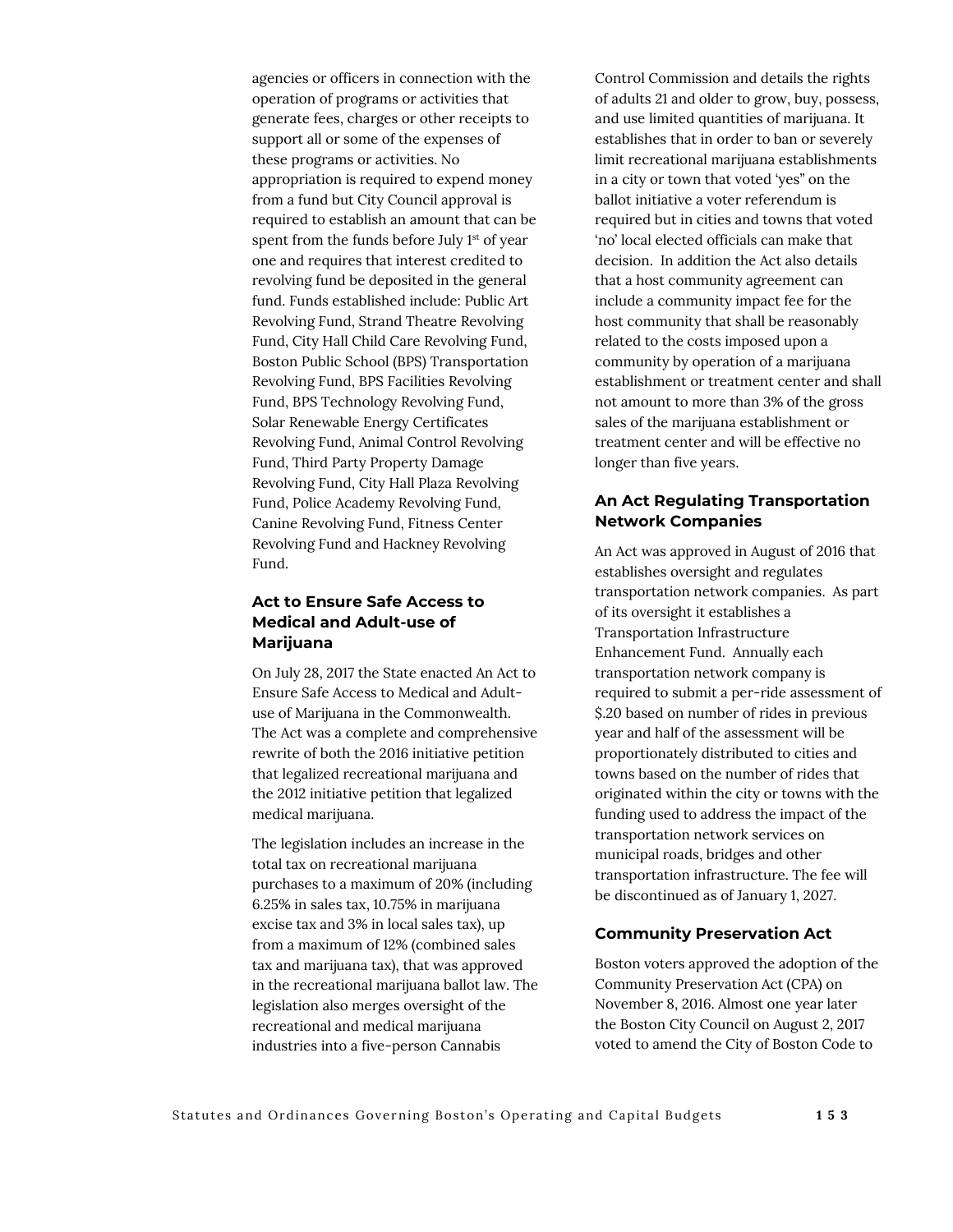create a Community Preservation Act Committee to make recommendations on preservation needs and use of the funds generated by the 1% surcharge on residential and business property taxes allowed under the CPA.

The Committee produces a Community Preservation Plan and makes recommendations to the Mayor for transmittal to City Council for the acquisition, creation, preservation, rehabilitation, restoration and support of open space, historic resources, affordable housing, recreation land, and community housing with CPA funding supplementing not supplanting existing operating funds.

# **An Act Regulating and Insuring Short Term Rentals**

On December 28, 2018 the State enacted the Act Regulating and Insuring Short Term Rentals. The Act regulates and taxes short term rental (rentals for thirty-one or less days). It expands the State hotel and motel excise to include short term rentals including those rented through rental platforms. The Act subjects the rentals to the state hotel/motel excise of 5.7%, local excise by local option of up to 6.5%, a 2.75% excise for the Cape and Islands Water Protection Fund, a 2.75% Convention Center Fee (for transfers in Boston, Worcester, Cambridge, Springfield, West Springfield and Chicopee) and up to a 3% community impact fee on professionally managed units with 30% of this fee dedicated to affordable housing or local infrastructure needs. The Act provides for a statewide registry, insurance requirements for the rental units and inspections by cities and towns. Rental booking made after January 1, 2019 are subject to the tax and the law becomes effective July 1, 2019.

# **Classification of City Debt**

Pursuant to the Bond Procedure Act of 1983, all indebtedness of the City, other than certain special obligation bonds, constitutes general obligation indebtedness of the City for which its full faith and credit are pledged and for the payment of which all taxable property in the City is subject to ad valorem taxation without limit as to rate or amount. Pursuant to the 1982 Funding Loan Act and the Bond Procedure Act of 1983, general obligation bonds of the City may also be secured by a pledge of specific City revenues pursuant to covenants or other arrangements established under a trust or other security agreement.

Special obligation bonds of the City may be issued and be payable from and secured solely by a pledge of specific revenues derived from a revenue-producing facility of the City. Indebtedness of the City may also be classified by the nature of the City's obligation for the payment of debt service, depending on whether such debt is a direct obligation of the City or is an obligation of another governmental entity for the payment that the City is indirectly obligated.

# **Direct Debt**

Direct debt of the City consists principally of the City's outstanding general obligation bonds for which the City's full faith and credit are pledged and for the payment of which all taxable property in the City is subject to ad valorem taxation without limit as to rate or amount.

The City's direct indebtedness does not include special obligation debt which may be secured solely by a pledge of specific revenues derived from a revenueproducing facility of the City or for which the payment of which the City's obligation is subject to annual appropriation. As of the current date, the City has no Special Obligation debt.

# **Secured Indebtedness**

In addition to authorizing the City to secure its indebtedness with letters of credit, the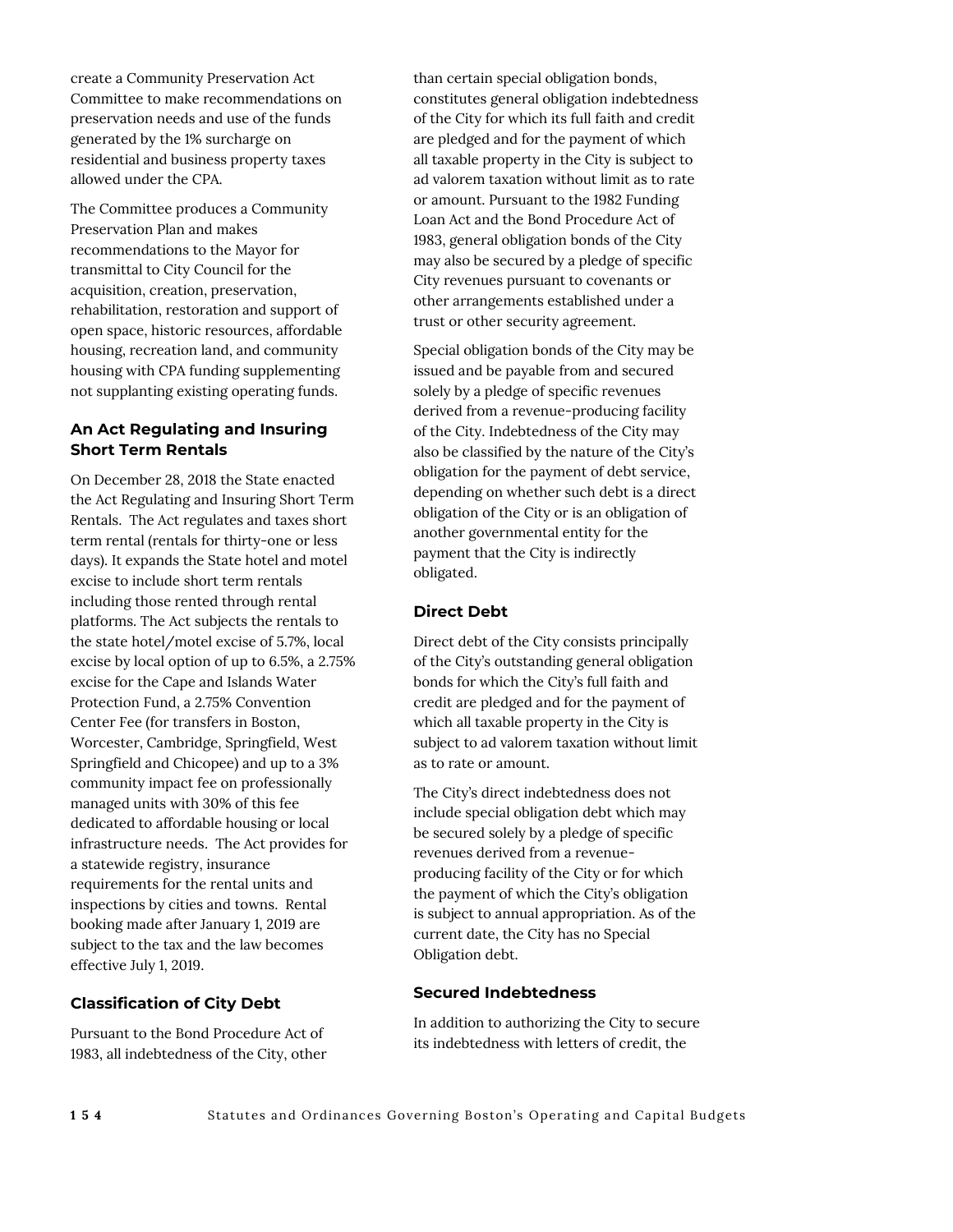Funding Loan Act of 1982, and the Bond Procedure Act of 1983, empower the City to secure any of its indebtedness issued under any general or special law by a pledge of all or any part of any revenues that the City received from or on account of the exercise of its powers. Examples include taxes (such as real property taxes), fees payable to or for the account of the City, and receipts, distributions, and reimbursements held or to be received by the City from the Commonwealth that are not restricted by law for specific purposes. Currently, the City does not have any outstanding bonds secured by such a pledge. The City, however, reserves the right in the future to issue bonds, notes or other obligations secured by various revenues of the City or by letters of credit.

#### **Bond Procedure Act of 1983**

In 1983, the City Council passed and the Mayor signed a home rule petition to the state legislature that enacted Chapter 643 of the Acts of 1983 of the Commonwealth. This act, formally entitled the City of Boston Bond and Minibond Procedure Act of 1983, is referred to as the Bond Procedure Act of 1983. In 1984, the legislation modified various procedural restrictions related to the City's issuance of indebtedness. Such modifications provide, among other things, more flexible schedules for repaying debt principal, the issuance of variable rate bonds, term bonds and bonds redeemable at the option of the bondholder, and authorization for the sale of bonds at a discount. The legislation also provides the City with the authority to issue bonds in an amount up to \$5 million in any one fiscal year and notes in an amount outstanding at one time of up to five percent of the prior year's property tax levy. Each bond and note is issued in a denomination less than \$5,000 (known as minibonds and mininotes). In addition, the legislation authorizes the issuance of refunding bonds and grant anticipation notes, as well as restating the investment

powers of the City and the extent to which city bonds are legal investments for certain entities.

The Bond Procedure Act of 1983 also reaffirms provisions of state law, indirectly affected by Proposition 2 ½. This law requires that the City's annual tax levy must include the debt and interest charges that are not otherwise provided for as well as all general obligation indebtedness of the City regardless of the date of issue.

In addition to modifications to the procedures related to the City's general obligation indebtedness, the legislation authorizes the City to finance revenueproducing facilities with special obligation bonds payable from and secured solely by a pledge of facility revenues. Under this act, the City may also issue general obligation bonds secured by the pledge of specific city revenues and finance projects that otherwise could be financed by bonds, lease, lease-purchase or sale-leaseback agreements. The Bond Procedure Act of 1983 was amended in August 1991 to provide, among other things, for increased flexibility in establishing debt principal amortization schedules.

## **Authorization of Direct Debt; Debt Limits**

All direct debt of the City requires the authorization of the city council and approval of the mayor. If the mayor should veto a loan order passed by the city council, the charter of the City provides that the loan order is void and may not be passed over the mayor's veto. Authorization of bonds under a loan order of the city council includes, unless otherwise provided in the loan order, the authorization to issue temporary notes in anticipation of such bonds. Under the Bond Procedure Act of 1983, temporary notes in anticipation of bonds, including any renewals thereof, must mature within two years of their issue dates.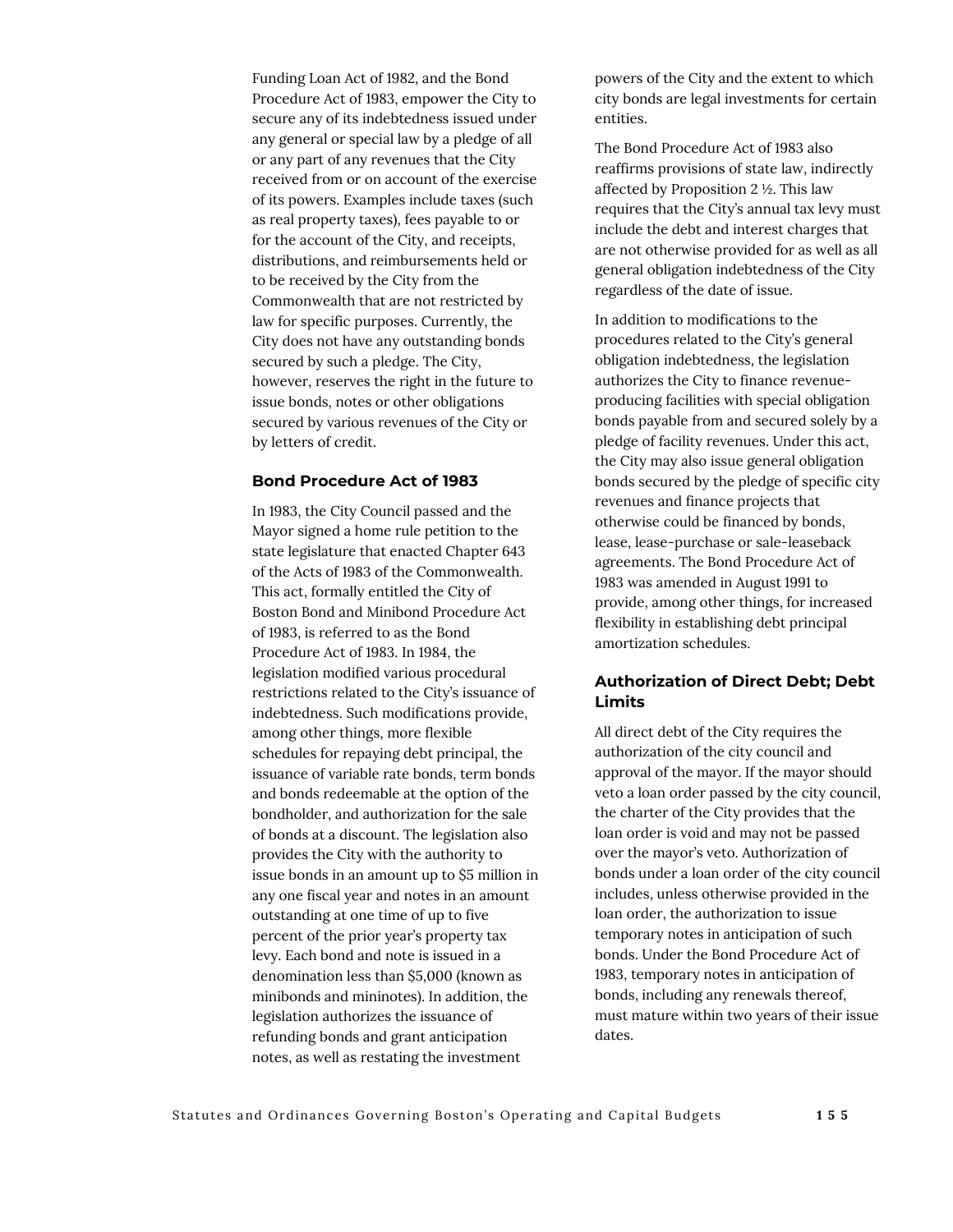The laws of the Commonwealth provide for a statutory debt limit for the City consisting of a debt limit and a double debt limit. The debt limit is 5.0 percent of the assessed valuation of taxable property in the City as last equalized by the state Department of Revenue and the double debt limit is 10.0 percent. The most recent Equalized Valuation ("EQV") of taxable property in the City approved on January 22, 2019 for use until January 3021 or until a new EQV is established by the state legislature, stands at \$179.79 billion. Based on the current EQV, the City's debt limit is \$8.99 billion and its double debt limit equals \$17.98 billion. The City may authorize debt up to its debt limit without state approval. The City may authorize debt over the debt limit up to the double debt limit with the approval of a state board composed of the State Treasurer and Receiver General, the State Auditor, the Attorney General and the Director of Accounts, or their designees. As of February 1, 2019, the City has outstanding debt of \$1.22 billion subject to the debt limit, and authorized but unissued debt subject to the debt limit of \$1.19 billion. Based on the City's current debt limit of \$8.99 billion, the City has the capacity to authorize an additional \$6.58 billion of debt as of February 1, 2019.

There are many categories of general obligation debt exempt from the general debt limit (although authorization of such debt is subject to various specific debt limits, specific dollar limitations or state approval). Among others, these exempt categories include temporary loans in anticipation of current and in anticipation of reimbursements or other governmental aid, emergency loans, loans exempted by special laws, certain school bonds, and bonds for housing and urban and industrial development. The latter bonds are subject to special debt limits ranging from 5.0% to 10.0% of equalized valuation depending on purpose. On February 1, 2019 the City has \$88.4 million in outstanding debt exempt from the general debt limit and \$76.3

million in authorized but unissued debt exempt from the general debt limit.

#### **Related Authorities and Agencies**

In addition to direct and indirect indebtedness of the City, the City and certain agencies and commissions related to the City are authorized by law to issue obligations that are solely a debt of the agency or commission issuing the obligations or are payable solely from revenues derived from projects financed by such debt. Except as described below, such obligations are not a debt of the City.

The Boston Public Health Commission is an independent corporate and political subdivision of the Commonwealth created in June 1996 as the successor to the City's Department of Health and Hospitals (DHH). Effective July 1, 1996, all powers and functions of DHH and THH (Trustees of Health & Hospitals) were transferred to the commission. In addition, the commission assumed all assets and liabilities of the City allocated to DHH. At its inception, the Commission also assumed responsibility for paying the City an amount equal to current debt service on all outstanding general obligation bonds of the City issued for public health and hospital purposes. All obligations have been paid. The commission has also assumed responsibility for paying the debt service on the City's Special Obligation Refunding Bonds dated August 1, 2002 for Boston City Hospital (BCH), which were issued to refund bonds that first financed the project in 1993. On May 4, 2012, the City issued General Obligation Refunding Bonds to current-refund all of the outstanding BCH Special Obligation Bonds.

The Boston Water and Sewer Commission (BWSC) is an independent political and corporate subdivision of the Commonwealth created 1977. At its inception, BWSC assumed responsibility for the operation of the City's water and sewer systems and for paying to the City an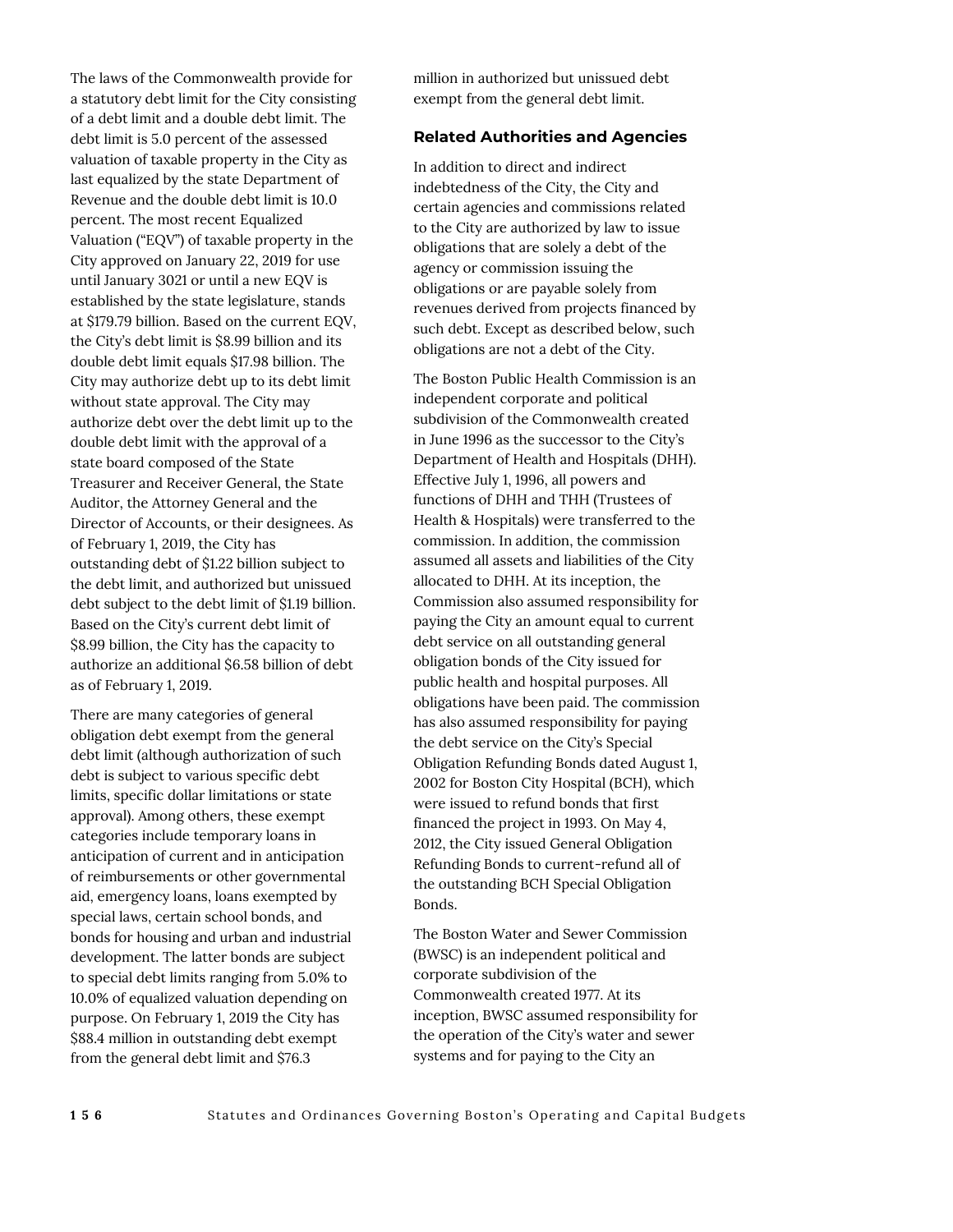amount equal to current debt service on all outstanding bonds the City issued for water and sewer purposes. All debt service for such bonds has been paid. The City is not obligated on bonds issued by the Commission.

The Economic Development and Industrial Corporation of Boston (EDIC) is a political and corporate entity of the Commonwealth led by a five member board who are also appointed as board members of the Boston Redevelopment Authority d/b/a as the Boston Planning and Development Agency (BPDA). EDIC has a variety of powers to assist industrial development projects in the City. EDIC is not authorized to issue debentures in excess of \$5 million secured solely by the credit and properties of EDIC and revenue bonds secured by revenues from the lease or sale of its projects. The City is also authorized to appropriate or borrow monies for EDIC development projects within certain urban renewal debt limitations.

The BPDA is a public political and corporate body that combines the City's redevelopment and planning board authority with certain powers of the state Department of Community Affairs. The BPDA board consists of four members appointed by the Mayor, subject to confirmation by the City Council, and one member appointed by the Governor. The BPDA is an urban planning and economic development agency and is part of the Mayor's Economic Development cabinet. Although the BPDA is authorized to issue revenue bonds and notes that are not City debts, the BPDA traditionally finances its projects through a combination of federal and state grants, proceeds of general obligation bonds issued by the City, and revenues from the lease or sale of land.

## **Major Debt Statutes and Borrowing Authority**

Chapter 188 of the Acts of 2010, the Municipal Relief Act, passed by the State on July 27, 2010, made several positive changes to the purposes for which cities, towns and districts may borrow as well as to the terms, debt service schedules, and special approvals related to such borrowings. The addition of several new purposes for which the City may borrow as well as extensions to certain useful life determinations gives the City added borrowing flexibility.

Chapter 44, Sections 7 and 8 of the Massachusetts General Laws permits cities and towns in the Commonwealth to incur debt within and outside the statutory limits of indebtedness described previously for various municipal purposes and identifies the maximum maturity period for each purpose. The purposes include, but are not limited to, the acquisition of interests in land or the acquisition of assets, or for the construction, reconstruction, rehabilitation, improvement, or extraordinary repair of public buildings, facilities, assets, works or infrastructure, construction and/or reconstruction of water and sewer mains, improvements to parks and playgrounds, reconstruction and resurfacing of roads, and equipment acquisitions.

On July 31, 2003, the Municipal Relief Act, Chapter 46 of the Acts of 2003 passed. It amended section 7 of Chapter 44 of the General Laws so that the City would no longer be required to go to the state Emergency Finance Board for approval of debt incurred for remodeling, reconstruction, or extraordinary repairs to public buildings.

The Capital Improvements Act of 1966, as amended, permits the City of Boston to issue debt outside the debt limit for various municipal purposes, including new construction and renovation of existing facilities. The legislation provides a specific limit on the total amount of debt that may be issued under the statute.

Chapter 208 of the Acts of 2004 established the Massachusetts School Building